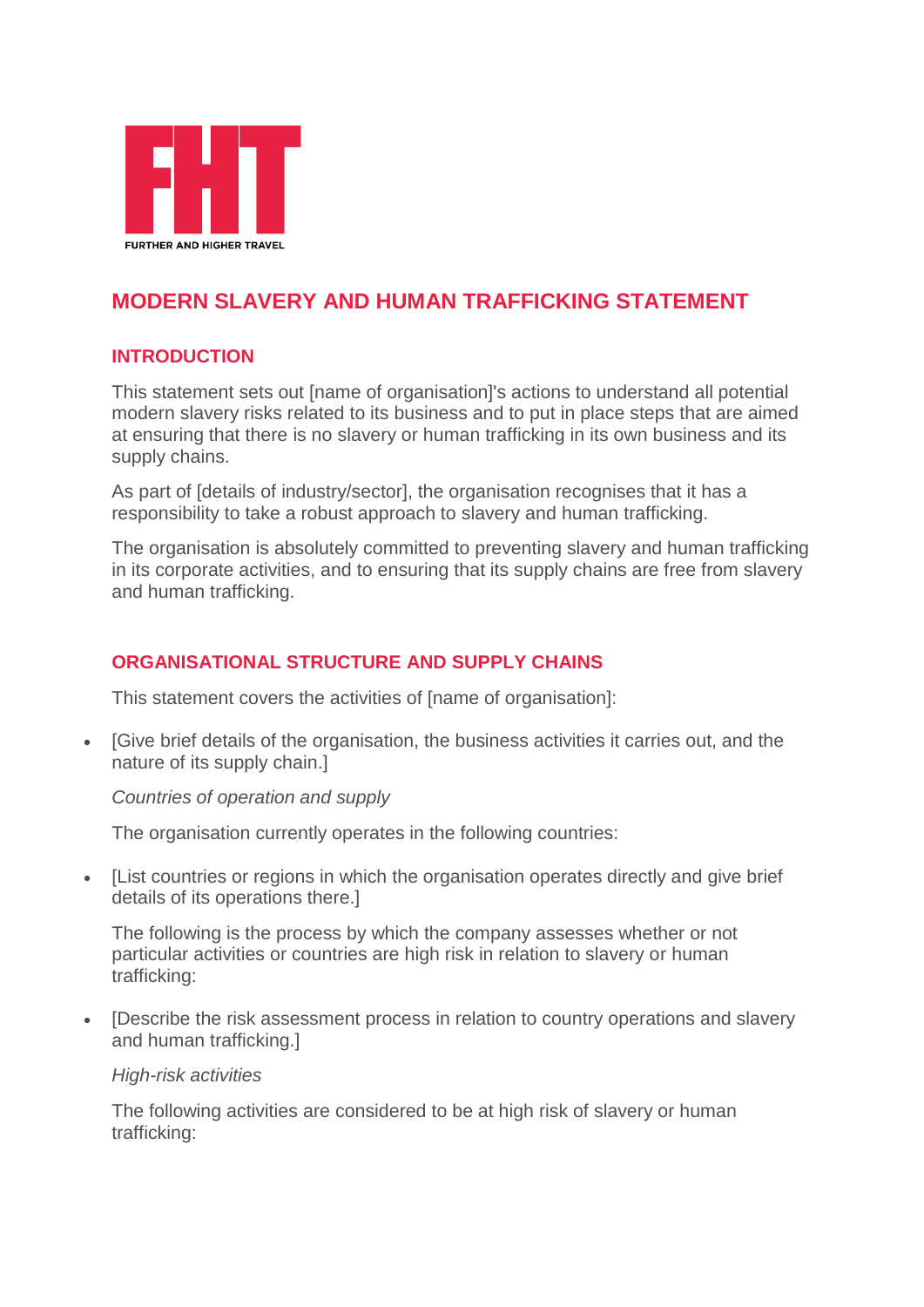[List the organisation's activities at high risk and explain why they are high risk, describing the process through which the decision to place them at high risk was made.]

#### *Responsibility*

Responsibility for the organisation's anti-slavery initiatives is as follows [select the relevant areas from the list below]:

- **Policies:** [Describe who is responsible for putting in place and reviewing policies and the process by which they were developed.]
- **Risk assessments:** [Explain the process and broad organisational responsibility for human rights and modern slavery risk analysis.]
- **Investigations/due diligence:** [List individuals or departments responsible for investigations and due diligence in relation to known or suspected instances of slavery and human trafficking, and explain their specific role.]
- **Training:** [Describe broadly the training that has taken place either directly within the company, or with suppliers and others, to better understand and respond to the identified slavery and human trafficking risks.]

# **RELEVANT POLICIES**

The organisation operates the following policies that describe its approach to the identification of modern slavery risks and steps to be taken to prevent slavery and human trafficking in its operations [select the relevant policies from the list below and include links to the full text]:

- **Whistleblowing policy** The organisation encourages all its workers, customers and other business partners to report any concerns related to the direct activities, or the supply chains of, the organisation. This includes any circumstances that may give rise to an enhanced risk of slavery or human trafficking. The organisation's whistleblowing procedure is designed to make it easy for workers to make disclosures, without fear of retaliation. Employees, customers or others who have concerns can [use our confidential helpline/complete our confidential disclosure form].
- **Employee code of conduct** The organisation's code makes clear to employees the actions and behaviour expected of them when representing the organisation. The organisation strives to maintain the highest standards of employee conduct and ethical behaviour when operating abroad and managing its supply chain.
- **[Supplier/Procurement] code of conduct** The organisation is committed to ensuring that its suppliers adhere to the highest standards of ethics. Suppliers are required to demonstrate that they provide safe working conditions where necessary, treat workers with dignity and respect, and act ethically and within the law in their use of labour. The organisation works with suppliers to ensure that they meet the standards of the code and improve their worker's working conditions. However, serious violations of the organisation's supplier code of conduct will lead to the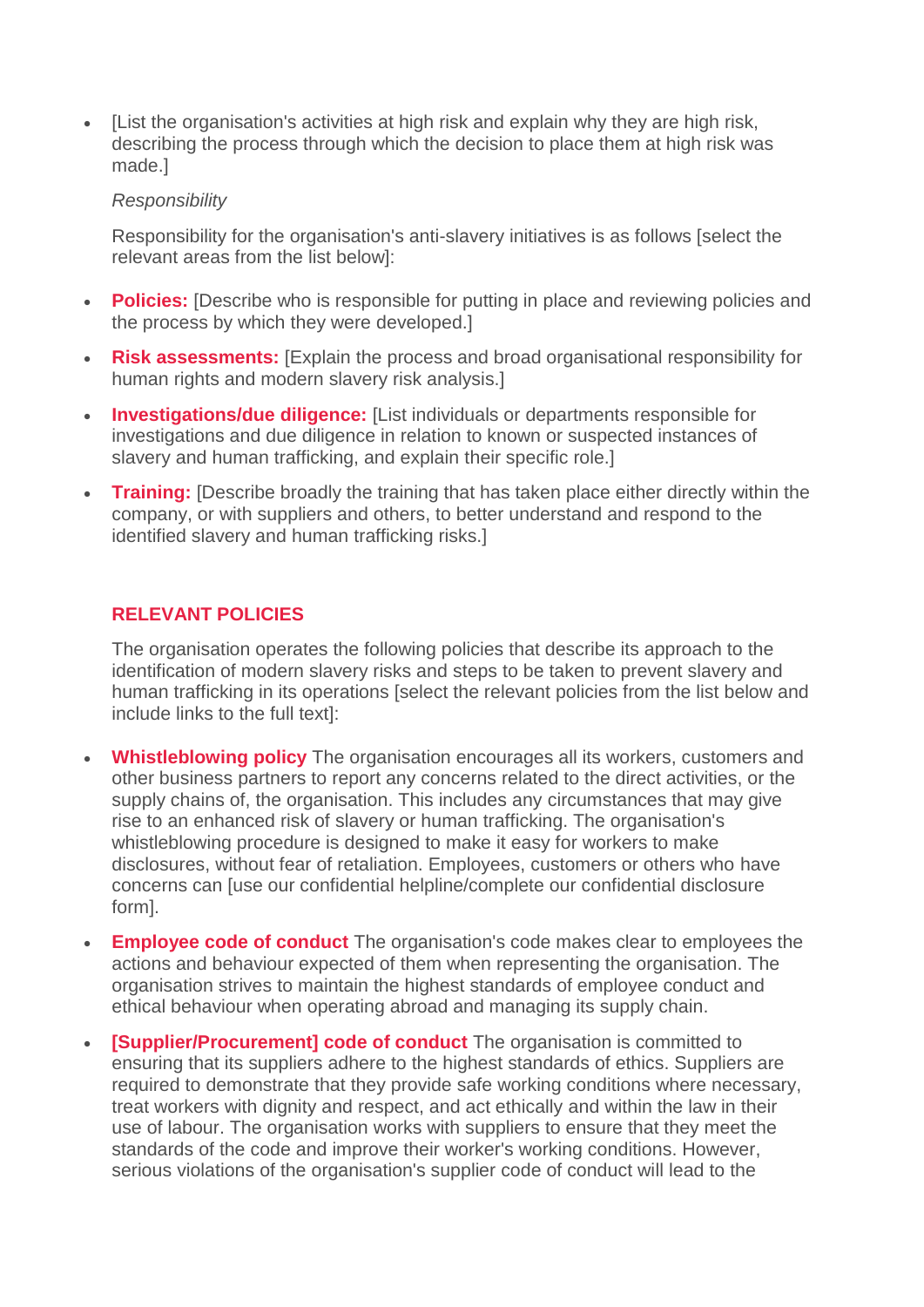termination of the business relationship. [Describe the process and steps taken to implement the code of conduct in relation to slavery and human trafficking, including examples (not necessarily named) where action has been taken to address specific slavery and human trafficking risks.]

- **[Recruitment/Agency workers] policy** The organisation uses only specified, reputable employment agencies to source labour and always verifies the practices of any new agency it is using before accepting workers from that agency. [Describe the process by which risks of slavery and human trafficking are addressed in relation to agency workers, including examples (not necessarily named) of instances where action has been taken as a result of the risk of slavery and human trafficking.]
- **[Any other policies relevant to the organisation's business or sector]** Organisations may have other relevant policies to which they can refer, for example a corporate social responsibility policy, which should be accompanied by the steps taken to implement the policy and any examples where it has been used to address slavery and human trafficking risks.]

## **DUE DILIGENCE**

The organisation undertakes due diligence when considering taking on new suppliers, and regularly reviews its existing suppliers. The organisation's due diligence and reviews include [select the relevant actions from the list below]:

- mapping the supply chain broadly to assess particular product or geographical risks of modern slavery and human trafficking;
- evaluating the modern slavery and human trafficking risks of each new supplier [this may be part of a more general human rights or labour rights assessment];
- reviewing on a regular basis all aspects of the supply chain based on the supply chain mapping;
- conducting supplier audits or assessments [through [the organisation's own staff/third party auditor] ], which have a greater degree of focus on slavery and human trafficking where general risks are identified;
- creating an annual risk profile for each supplier;
- taking steps to improve substandard suppliers' practices, including providing advice to suppliers [through [third party auditor] ] and requiring them to implement action plans [provide examples];
- participating in collaborative initiatives focused on human rights in general, and slavery and human trafficking in particular [provide examples such as participation in "Stronger together" or "Ethical trading" initiatives];
- using [details of ethical supplier database], where suppliers can be checked for their labour standards, compliance in general, and modern slavery and human trafficking in particular; and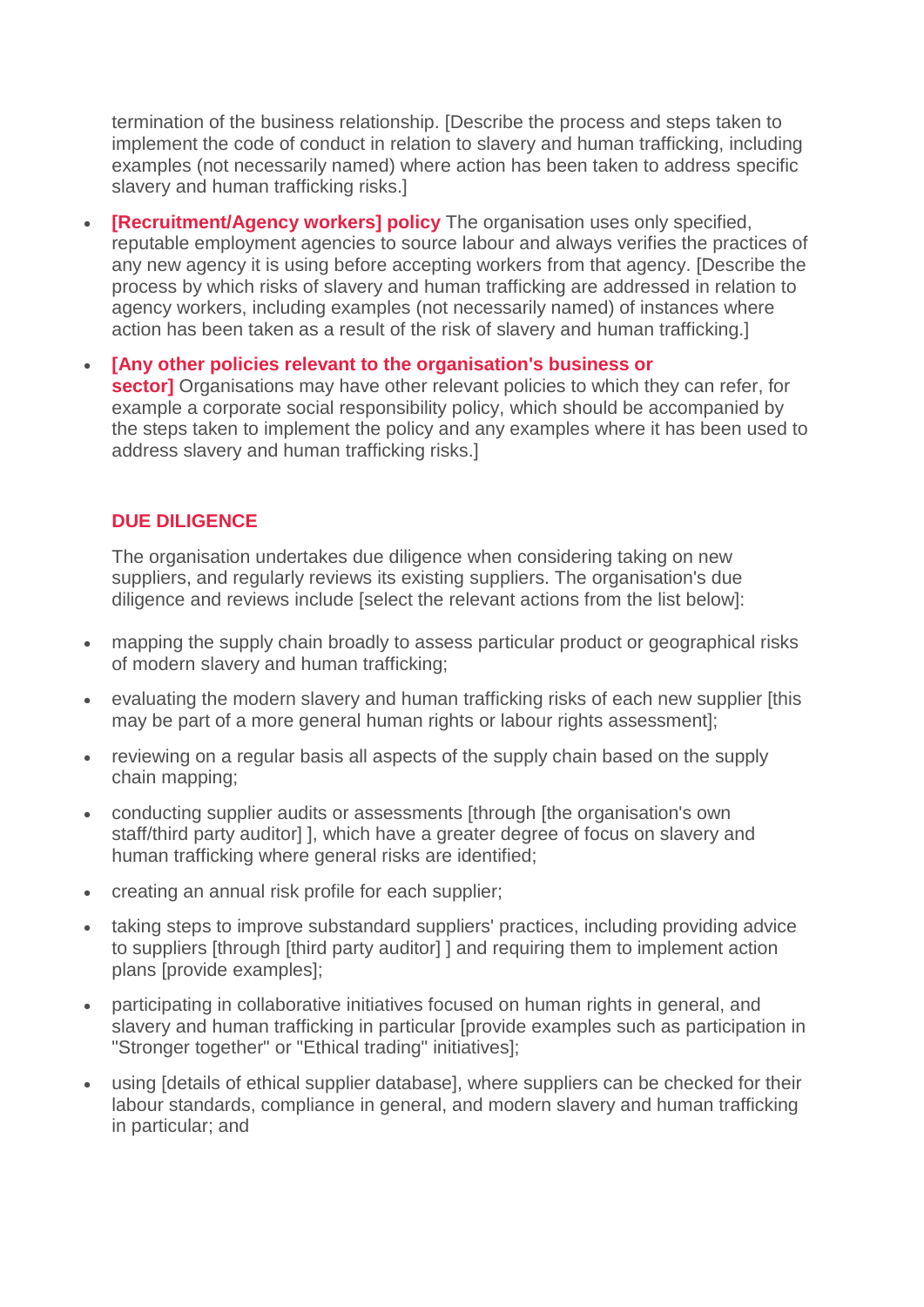invoking sanctions against suppliers that fail to improve their performance in line with an action plan or seriously violate our supplier code of conduct, including the termination of the business relationship [provide examples].

# **PERFORMANCE INDICATORS**

The organisation has reviewed its key performance indicators (KPIs) in light of the introduction of the Modern Slavery Act 2015. As a result, the organisation is [select the relevant KPIs from the list below]:

- requiring [all staff/staff working in [specify countries]/supply chain managers/HR professionals] to have completed training on modern slavery by [date];
- developing a system for supply chain verification [in place since [date] / expected to be in place by [date] ], whereby the organisation evaluates potential suppliers before they enter the supply chain; and
- reviewing its existing supply chains [completed on [date] / expected to be completed by [date] ], whereby the organisation evaluates all existing suppliers.

## **TRAINING**

The organisation requires [all staff/staff working in [specify countries]/supply chain managers/HR professionals] within the organisation to complete training on modern slavery [as a module within the organisation's wider human rights/ethics/ethical trade training programme].

The organisation requires [all staff/staff working in [specify countries]/supply chain managers/HR professionals] to [sign up to one of a number of training sessions that are being run in [time period]/complete an online training course by [date] ].

The organisation's modern slavery training covers [select the relevant training areas from the list below]:

- our business's purchasing practices, which influence supply chain conditions and which should therefore be designed to prevent purchases at unrealistically low prices, the use of labour engaged on unrealistically low wages or wages below a country's national minimum wage, or the provision of products by an unrealistic deadline;
- how to assess the risk of slavery and human trafficking in relation to various aspects of the business, including resources and support available;
- how to identify the signs of slavery and human trafficking:
- what initial steps should be taken if slavery or human trafficking is suspected;
- how to escalate potential slavery or human trafficking issues to the relevant parties within the organisation;